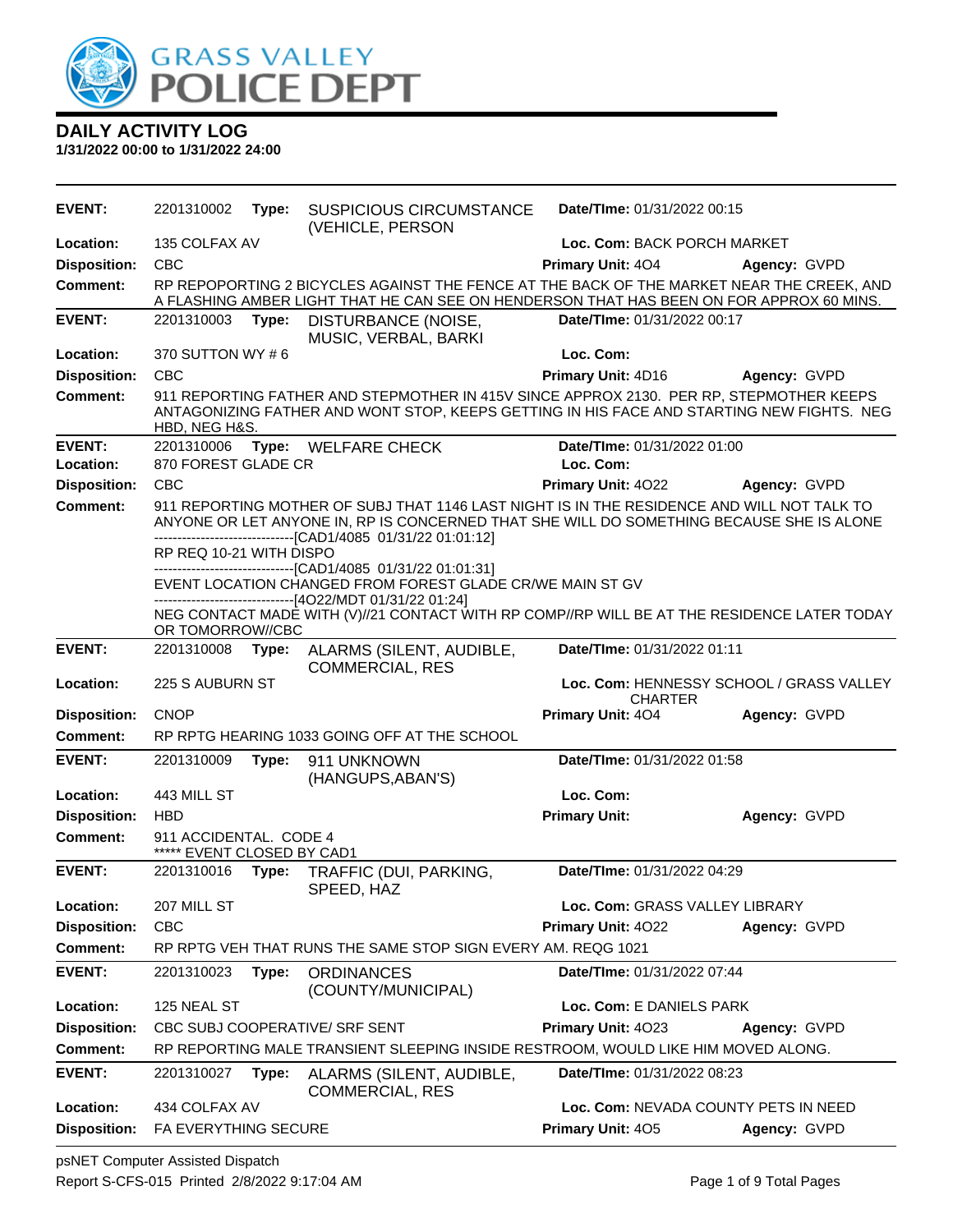

| Comment:            | ZONE 9 FRONT DOOR<br>AUD.<br><b>RESP PEND</b> |       |                                                                                                                                                               |                                                                                                                                                                                                                                                                              |              |
|---------------------|-----------------------------------------------|-------|---------------------------------------------------------------------------------------------------------------------------------------------------------------|------------------------------------------------------------------------------------------------------------------------------------------------------------------------------------------------------------------------------------------------------------------------------|--------------|
| <b>EVENT:</b>       | 2201310035                                    | Type: | DISTURBANCE (NOISE,<br>MUSIC, VERBAL, BARKI                                                                                                                   | Date/TIme: 01/31/2022 08:52                                                                                                                                                                                                                                                  |              |
| Location:           | 165 MILL ST                                   |       |                                                                                                                                                               | Loc. Com: DEL ORO 530 272 1646                                                                                                                                                                                                                                               |              |
| <b>Disposition:</b> | <b>CBC</b>                                    |       |                                                                                                                                                               | Primary Unit: 4023                                                                                                                                                                                                                                                           | Agency: GVPD |
| <b>Comment:</b>     | <b>LOCKED IN HER OFFICE</b>                   |       |                                                                                                                                                               | 911 FROM EMPLOYEE RPTG THE JANITORS ARE FIGHTING AND 1 YELLED THAT HIS ARM IS BROKEN. RP IS                                                                                                                                                                                  |              |
|                     | 10-39 CALFIRE TO STAGE                        |       | -------------------------------[CAD1/4074 01/31/22 08:54:44]<br>-------------------------------[CAD1/4074_01/31/22 08:56:11]                                  |                                                                                                                                                                                                                                                                              |              |
|                     | RP DID NOT ANSWER                             |       |                                                                                                                                                               |                                                                                                                                                                                                                                                                              |              |
|                     | 10-39 CALFIRE TO 1022                         |       | -------------------------------[CAD1/4074 01/31/22 08:56:44]                                                                                                  |                                                                                                                                                                                                                                                                              |              |
|                     |                                               |       | ------------------------------[4O23/MDT 01/31/22 09:11]<br>ADVISED OF SITUATION. SITUATION C4/CBC.                                                            | NEG 415. ONLY ONE JANITOR ON SCENE. NEG INJURIES. JANITOR ON 10-21 WITH FAMILY AND RECEIVED<br>BAD NEWS AND BECAME EMOTIONALLY DISTRAUGHT. JANITOR CAUSED PHYSICAL COMMOTION WITH<br>ITEMS INSIDE THEATER. JANITOR LATER LEFT WITH FAMILY DUE TO PERSONAL ISSUES LEARNED. RP |              |
| <b>EVENT:</b>       |                                               |       | 2201310037 Type: SUBJECT STOP                                                                                                                                 | Date/TIme: 01/31/2022 09:10                                                                                                                                                                                                                                                  |              |
| Location:           | 151 W MCKNIGHT WY                             |       |                                                                                                                                                               | Loc. Com:                                                                                                                                                                                                                                                                    |              |
| <b>Disposition:</b> | CBC 98T                                       |       |                                                                                                                                                               | Primary Unit: 4017                                                                                                                                                                                                                                                           | Agency: GVPD |
| Comment:            | OW <sub>2</sub>                               |       |                                                                                                                                                               |                                                                                                                                                                                                                                                                              |              |
|                     |                                               |       | ------------------[CAD3/3980_01/31/22_09:14:40]<br>EVENT LOCATION CHANGED FROM 151 W MCKNIGHT<br>-------------------------------[CAD3/3980 01/31/22 09:14:48] |                                                                                                                                                                                                                                                                              |              |
|                     |                                               |       | EVENT LOCATION CHANGED FROM 151 W MCKNIGHT WY L GV                                                                                                            |                                                                                                                                                                                                                                                                              |              |
| <b>EVENT:</b>       | 2201310045                                    |       | Type: DISTURBANCE (NOISE,<br>MUSIC, VERBAL, BARKI                                                                                                             | Date/TIme: 01/31/2022 09:27                                                                                                                                                                                                                                                  |              |
| Location:           | 435 COLFAX AV                                 |       |                                                                                                                                                               | Loc. Com:                                                                                                                                                                                                                                                                    |              |
| <b>Disposition:</b> | STUDENT ATTENDS SSHS.                         |       | CBC CONTACT WITH MOTHER. WILL NOTIFY IF                                                                                                                       | <b>Primary Unit: 403</b>                                                                                                                                                                                                                                                     | Agency: GVPD |
| Comment:            | J HAS HISTORY OF 5150                         |       | COAT, BRO SHIRT, BLK JEANS, BLK SHOES<br>--------------------------------[CAD3/3980 01/31/22 09:28:58]                                                        | 911 CHP TRANSFER/ RP RPTG SHE WAS JUST IN A 415V WITH HER 16 YR SON REGARDING RESISTANCE TO<br>HER PARENTING. NEG WEAPONS. J TOOK OFF UNK DOT WMJ SHORT DRK BROWN HAIR, BLK NORTHFACE                                                                                        |              |
| <b>EVENT:</b>       | 2201310058                                    |       | Type: 911 UNKNOWN                                                                                                                                             | Date/TIme: 01/31/2022 09:58                                                                                                                                                                                                                                                  |              |
|                     |                                               |       | (HANGUPS, ABAN'S)                                                                                                                                             |                                                                                                                                                                                                                                                                              |              |
| Location:           |                                               |       | LAT: 39.21891700 LONG: -121.052427                                                                                                                            | Loc. Com:                                                                                                                                                                                                                                                                    |              |
| <b>Disposition:</b> | <b>HBD</b>                                    |       |                                                                                                                                                               | <b>Primary Unit:</b>                                                                                                                                                                                                                                                         | Agency: GVPD |
| <b>Comment:</b>     | 911 HANGUP. UNABLE TO CB                      |       | EVENT CLOSED BY CAD3                                                                                                                                          |                                                                                                                                                                                                                                                                              |              |
| <b>EVENT:</b>       | 2201310060 Type:                              |       | 911 UNKNOWN<br>(HANGUPS, ABAN'S)                                                                                                                              | Date/TIme: 01/31/2022 09:59                                                                                                                                                                                                                                                  |              |
| Location:           | 600 FREEMAN LN                                |       |                                                                                                                                                               | Loc. Com: TRIPPS                                                                                                                                                                                                                                                             |              |
| <b>Disposition:</b> | <b>HBD</b>                                    |       |                                                                                                                                                               | <b>Primary Unit:</b>                                                                                                                                                                                                                                                         | Agency: GVPD |
| <b>Comment:</b>     | 911 ABAN                                      |       |                                                                                                                                                               |                                                                                                                                                                                                                                                                              |              |
|                     | C4 ON CB<br>***** EVENT CLOSED BY CAD3        |       | ----------------[CAD3/3980_01/31/22_09:59:52]                                                                                                                 |                                                                                                                                                                                                                                                                              |              |
| <b>EVENT:</b>       | 2201310065                                    | Type: | FOOT PATROL                                                                                                                                                   | Date/TIme: 01/31/2022 10:16                                                                                                                                                                                                                                                  |              |
| Location:           | 600 BLK IDAHO MARYLAND                        |       |                                                                                                                                                               | Loc. Com:                                                                                                                                                                                                                                                                    |              |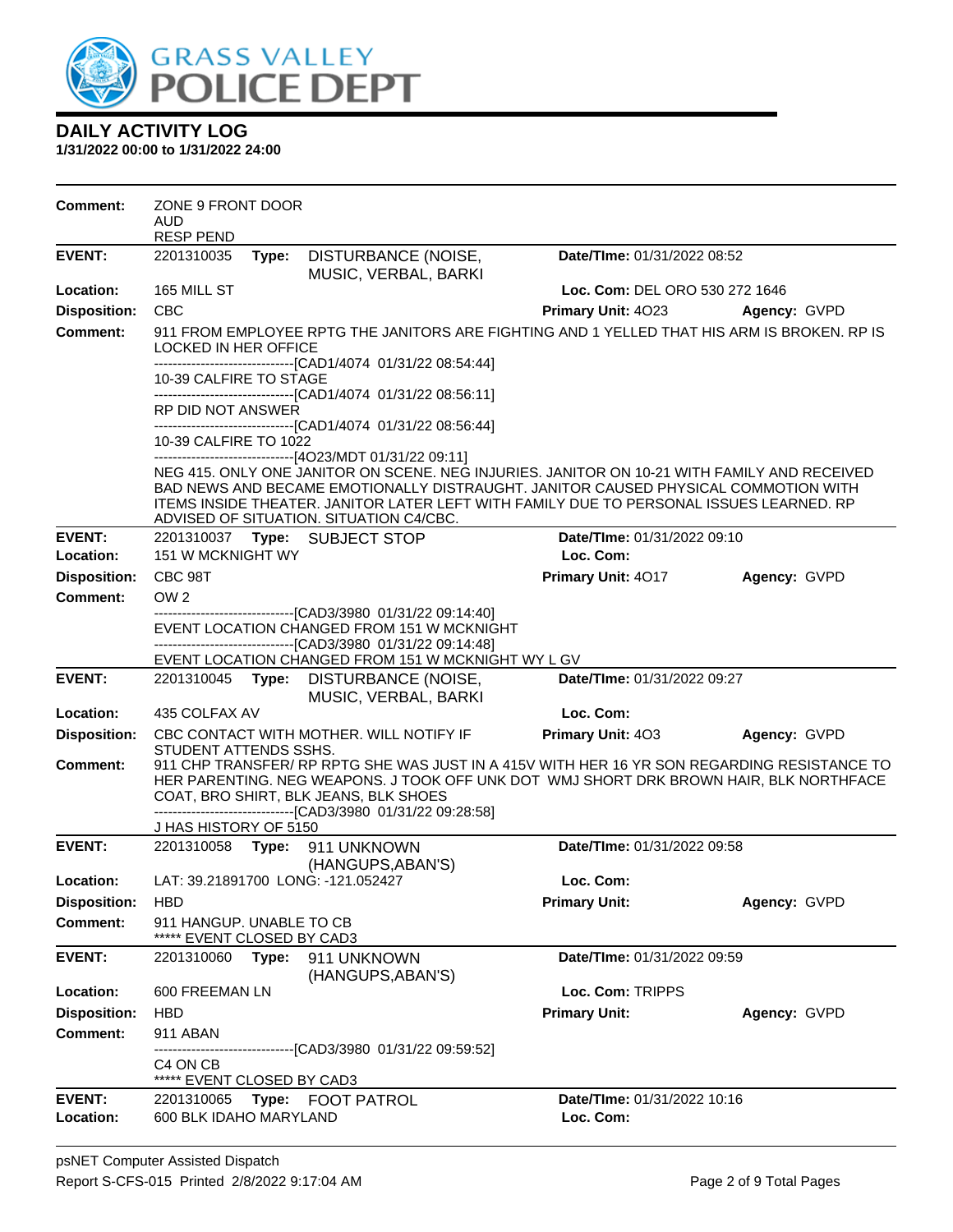

**1/31/2022 00:00 to 1/31/2022 24:00**

| Disposition: CBC 98T |                                        |       |                                                                                                                                                                                                             | Primary Unit: 4017          | Agency: GVPD                           |
|----------------------|----------------------------------------|-------|-------------------------------------------------------------------------------------------------------------------------------------------------------------------------------------------------------------|-----------------------------|----------------------------------------|
| Comment:             | BY THE CREEK                           |       |                                                                                                                                                                                                             |                             |                                        |
| <b>EVENT:</b>        | 2201310070                             |       | Type: COMMUNITY POLICING<br><b>ACTION</b>                                                                                                                                                                   | Date/TIme: 01/31/2022 10:40 |                                        |
| Location:            | <b>WOLF CREEK TRAIL / TRIPP'S</b>      |       |                                                                                                                                                                                                             | Loc. Com:                   |                                        |
| <b>Disposition:</b>  | AST                                    |       |                                                                                                                                                                                                             | Primary Unit: 4017          | Agency: GVPD                           |
| Case No:             | G2200262                               |       |                                                                                                                                                                                                             |                             |                                        |
| <b>Comment:</b>      | REPORTED HOMELESS CAMP                 |       |                                                                                                                                                                                                             |                             |                                        |
|                      |                                        |       | -------------------------[CAD1/4074_01/31/22 11:04:11]<br>ISSUED CASE# G2200262 FOR AGENCY GVPD by UNIT 4D10                                                                                                |                             |                                        |
| <b>EVENT:</b>        |                                        |       | 2201310073 Type: ANIMALS (ABUSE, LOOSE,<br>FOUND, INJURED)                                                                                                                                                  | Date/TIme: 01/31/2022 10:56 |                                        |
| Location:            | 49/20 STATE/DORSEY DR                  |       |                                                                                                                                                                                                             | Loc. Com:                   |                                        |
| <b>Disposition:</b>  | <b>HBD</b>                             |       |                                                                                                                                                                                                             | <b>Primary Unit:</b>        | Agency: GVPD                           |
| <b>Comment:</b>      | <b>CHP</b>                             |       | RP RPTG TWO DOG RUNNING ONTO HY 49 NB FROM ON RAMP. SML WHI DOG AND TALL BLK DOG/XFER TO                                                                                                                    |                             |                                        |
|                      | ***** EVENT CLOSED BY CAD3             |       | ---------------------------------[CAD1/4074 01/31/22 10:59:34]<br>ADD'T CALLER RPTG DOGS ARE JUST BEFORE BRUNSWICK/XFER TO CHP                                                                              |                             |                                        |
| <b>EVENT:</b>        |                                        |       | 2201310075 Type: DISTURBANCE (NOISE,<br>MUSIC, VERBAL, BARKI                                                                                                                                                | Date/TIme: 01/31/2022 10:59 |                                        |
| Location:            | 175 JOERSCHKE DR                       |       |                                                                                                                                                                                                             | Loc. Com:                   |                                        |
| <b>Disposition:</b>  | UTL                                    |       |                                                                                                                                                                                                             | Primary Unit: 4015          | Agency: GVPD                           |
| <b>Comment:</b>      |                                        |       | RP RPTG SAME SUBJ FROM LAST NIGHT JUST CAME IN AND YELLED AT THE RP, LSW BLK MASK, BLK<br>HOODIE AND BACK PACK, LAST SEEN TWRDS WEISS NURSERY<br>-----------------------------[CAD1/4074_01/31/22 11:02:03] |                             |                                        |
|                      | RP REQ 10-21 W/DISPO                   |       |                                                                                                                                                                                                             |                             |                                        |
| <b>EVENT:</b>        |                                        |       | 2201310077    Type: 911    UNKNOWN<br>(HANGUPS, ABAN'S)                                                                                                                                                     | Date/TIme: 01/31/2022 11:06 |                                        |
| Location:            | 471 SUTTON WY                          |       |                                                                                                                                                                                                             | INC.                        | Loc. Com: INDEPENDENT ROOF INSPECTION, |
| <b>Disposition:</b>  | INF LOG PER 4015                       |       |                                                                                                                                                                                                             | <b>Primary Unit:</b>        | Agency: GVPD                           |
| <b>Comment:</b>      | 911 ABAN                               |       |                                                                                                                                                                                                             |                             |                                        |
|                      | ON CB GOES TO PHONE TREE               |       | ------------------------------[CAD1/4074 01/31/22 11:10:04]<br>***** EVENT CLOSED BY CAD2 WITH COMMENT-LOG PER 4015                                                                                         |                             |                                        |
| <b>EVENT:</b>        |                                        |       | 2201310078 Type: TRAFFIC (DUI, PARKING,<br>SPEED, HAZ                                                                                                                                                       | Date/TIme: 01/31/2022 11:07 |                                        |
| Location:            | 49/20 STATE/BENNETT ST                 |       |                                                                                                                                                                                                             | Loc. Com: NB                |                                        |
| <b>Disposition:</b>  | <b>HBD</b>                             |       |                                                                                                                                                                                                             | <b>Primary Unit:</b>        | Agency: GVPD                           |
| <b>Comment:</b>      | ***** EVENT CLOSED BY CAD3             |       | 911 RPTG 23103 BLK MERZ SEDAN PARTIAL LP: 7XE. VEH UNABLE TO MAINTAIN LANE ALMOST SWERVING<br>INTO ONCOMING TRAFFIC/XFER TO CHP                                                                             |                             |                                        |
| <b>EVENT:</b>        | 2201310080                             | Type: | TRAFFIC (DUI, PARKING,<br>SPEED, HAZ                                                                                                                                                                        | Date/TIme: 01/31/2022 11:10 |                                        |
| Location:            | 49/20 RAMP STATE/DORSEY DR             |       |                                                                                                                                                                                                             | Loc. Com: NBO               |                                        |
| <b>Disposition:</b>  | <b>HBD</b>                             |       |                                                                                                                                                                                                             | <b>Primary Unit:</b>        | Agency: GVPD                           |
| <b>Comment:</b>      |                                        |       | PER 4017/ MAROON SUBA BLOCKING                                                                                                                                                                              |                             |                                        |
|                      | 1039 CHP<br>***** EVENT CLOSED BY CAD3 |       | --------------[CAD3/3980_01/31/22 11:10:38]                                                                                                                                                                 |                             |                                        |
| <b>EVENT:</b>        | 2201310081                             | Type: | DISTURBANCE (NOISE,                                                                                                                                                                                         | Date/TIme: 01/31/2022 11:18 |                                        |
|                      |                                        |       | MUSIC, VERBAL, BARKI                                                                                                                                                                                        |                             |                                        |

psNET Computer Assisted Dispatch Report S-CFS-015 Printed 2/8/2022 9:17:04 AM Page 3 of 9 Total Pages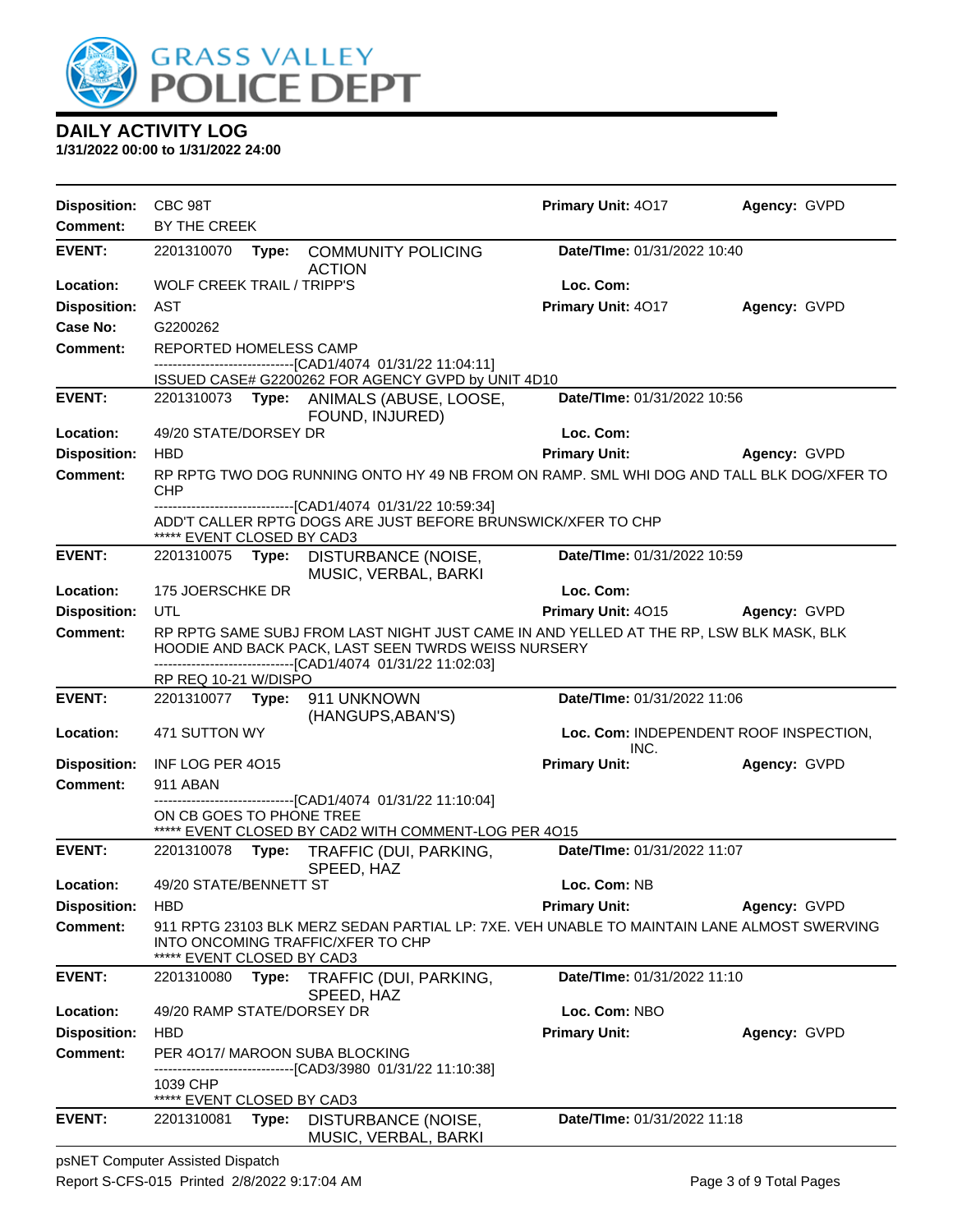

| Location:                              | 1912 NEVADA CITY HY           |                                                                                                                                                                                                                        | Loc. Com: MOBIL GAS STATION     |                                          |
|----------------------------------------|-------------------------------|------------------------------------------------------------------------------------------------------------------------------------------------------------------------------------------------------------------------|---------------------------------|------------------------------------------|
| <b>Disposition:</b>                    | <b>CBC</b>                    |                                                                                                                                                                                                                        | Primary Unit: 4015              | <b>Agency: GVPD</b>                      |
| <b>Comment:</b>                        |                               | RP RPTG SUBJ 23152 IN BLK ONDA CIV LP: 7SDL837 TRYING TO LEAVE. RP RPTG HER AND THE OWNER ARE<br>TRYING TO KEEP SUBJ FROM LEAVING. OWNER HAS SUBJ KEYS<br>-------------------------------[CAD1/4074 01/31/22 11:19:40] |                                 |                                          |
|                                        | RP ADV SU IS LEAVING ON FOOT. |                                                                                                                                                                                                                        |                                 |                                          |
|                                        |                               | -------------------------------[CAD1/4074 01/31/22 11:20:57]<br>RP PUT OWER ON THE PHONE, UNABLE TO OBTAIN DESC OF SUBJ<br>----------------------[CAD3/3980 01/31/22 11:23:30]                                         |                                 |                                          |
|                                        | <b>VOICED</b>                 |                                                                                                                                                                                                                        |                                 |                                          |
| <b>EVENT:</b>                          |                               | 2201310085 Type: DISTURBANCE (NOISE,<br>MUSIC, VERBAL, BARKI                                                                                                                                                           | Date/TIme: 01/31/2022 11:33     |                                          |
| Location:                              | 370 SUTTON WY #6              |                                                                                                                                                                                                                        | Loc. Com:                       |                                          |
| <b>Disposition:</b>                    | <b>CBC</b>                    |                                                                                                                                                                                                                        | Primary Unit: 4015 Agency: GVPD |                                          |
| <b>Comment:</b>                        |                               | 911 CHP XFER/ RP RPTG 415 BTWN HER AND HER HUSBAND. RP ADV MALE ROLLED HER FINGERS UP IN<br>THE WINDOW. MALE HALF LEFT IN A BLK CHEV EQUINOX. REQ 10-21.                                                               |                                 |                                          |
| <b>EVENT:</b>                          | 2201310092 Type:              | THEFT (GRAND, PETTY, FROM Date/Time: 01/31/2022 11:53<br><b>MERCHANT)</b>                                                                                                                                              |                                 |                                          |
| Location:                              | 340 NO CHURCH ST              |                                                                                                                                                                                                                        | Loc. Com:                       |                                          |
| <b>Disposition:</b>                    | <b>CBC</b>                    |                                                                                                                                                                                                                        | Primary Unit: 4021 Agency: GVPD |                                          |
| Comment:                               |                               | RP RPTG HIS SONS MILTUI-COLOR BLK WITH SPRAY PAINT BMX MOTOCROSS BIKE. REQ 10-21<br>-------------------------------[4O21/MDT 01/31/22 12:05]                                                                           |                                 |                                          |
|                                        | <b>LEADS</b>                  | RP REFERRED TO ONLINE REPORTING. DOESNT WANT TO PRESS CHARGES AND THERE NO SUSPECT                                                                                                                                     |                                 |                                          |
| <b>EVENT:</b>                          | 2201310094                    | Type: ORDINANCES<br>(COUNTY/MUNICIPAL)                                                                                                                                                                                 | Date/TIme: 01/31/2022 11:56     |                                          |
| Location:                              | 860 SUTTON WY                 |                                                                                                                                                                                                                        | Loc. Com:                       |                                          |
| <b>Disposition:</b>                    | <b>CBC</b>                    |                                                                                                                                                                                                                        | <b>Primary Unit:</b>            | <b>Agency: GVPD</b>                      |
| <b>Comment:</b>                        |                               | RP RPTG TWO MALE AND ONE FEMALE TRANSIENTS CAMPING/LOITERING. RP RPG THEY WERE IN A 415P/V<br>A LITTLE WHILE AGO AS WELL. RP REQ THEY BE MOVED ALONG<br>-------------------------------[4O17/MDT 01/31/22 12:34]       |                                 |                                          |
|                                        | ***** EVENT CLOSED BY CAD3    | CTC MADE, TRANSPORTATION EN ROUTE TO TAKE SUBJETS TO PARK. 98T                                                                                                                                                         |                                 |                                          |
| <b>EVENT:</b>                          |                               | 2201310095 Type: DISTURBANCE (NOISE,<br>MUSIC, VERBAL, BARKI                                                                                                                                                           | Date/TIme: 01/31/2022 11:58     |                                          |
| Location:                              | 1913 NEVADA CITY HY           |                                                                                                                                                                                                                        | Loc. Com: ARCO AMPM             |                                          |
| <b>Disposition:</b>                    | CBC                           |                                                                                                                                                                                                                        | Primary Unit: 4023              | Agency: GVPD                             |
| Comment:                               |                               | RPTG THE SAME HBD SUBJ IS NOW AT THE NEW LOCATION IN A 415V WITH HER BOSS                                                                                                                                              |                                 |                                          |
| <b>EVENT:</b>                          |                               | 2201310106 Type: SUBJECT STOP                                                                                                                                                                                          | Date/TIme: 01/31/2022 12:36     |                                          |
| Location:                              | 880 SUTTON WY                 |                                                                                                                                                                                                                        | Loc. Com: WALGREENS             |                                          |
| <b>Disposition:</b>                    | CBC 98M, 98T                  |                                                                                                                                                                                                                        | Primary Unit: 4017              | Agency: GVPD                             |
| <b>Comment:</b>                        | <b>BEHIND</b>                 |                                                                                                                                                                                                                        |                                 |                                          |
|                                        |                               | ------------------------------[CAD3/3980 01/31/22 12:37:41]<br>EVENT LOCATION CHANGED FROM WALGREENS                                                                                                                   |                                 |                                          |
|                                        |                               | ------------------------------[4O17/MDT 01/31/22 12:44]                                                                                                                                                                |                                 |                                          |
|                                        |                               | 98T, SUBJECT ADVISED 602 PC PER EARLIER CFS ON JOERSCHKE DR.                                                                                                                                                           |                                 |                                          |
| <b>EVENT:</b>                          |                               | 2201310107 Type: PROPERTY LOST OR FOUND                                                                                                                                                                                | Date/TIme: 01/31/2022 12:42     |                                          |
| Location:                              | 129 S AUBURN ST               |                                                                                                                                                                                                                        |                                 | Loc. Com: GRASS VALLEY POLICE DEPARTMENT |
| <b>Disposition:</b><br><b>Comment:</b> |                               | RP RPTG SHE IS IN THE GVPD LOBBY TO TURN IN AMMO THAT WAS LEFT BY TENNANT.                                                                                                                                             | Primary Unit: 4023              | Agency: GVPD                             |
|                                        |                               |                                                                                                                                                                                                                        |                                 |                                          |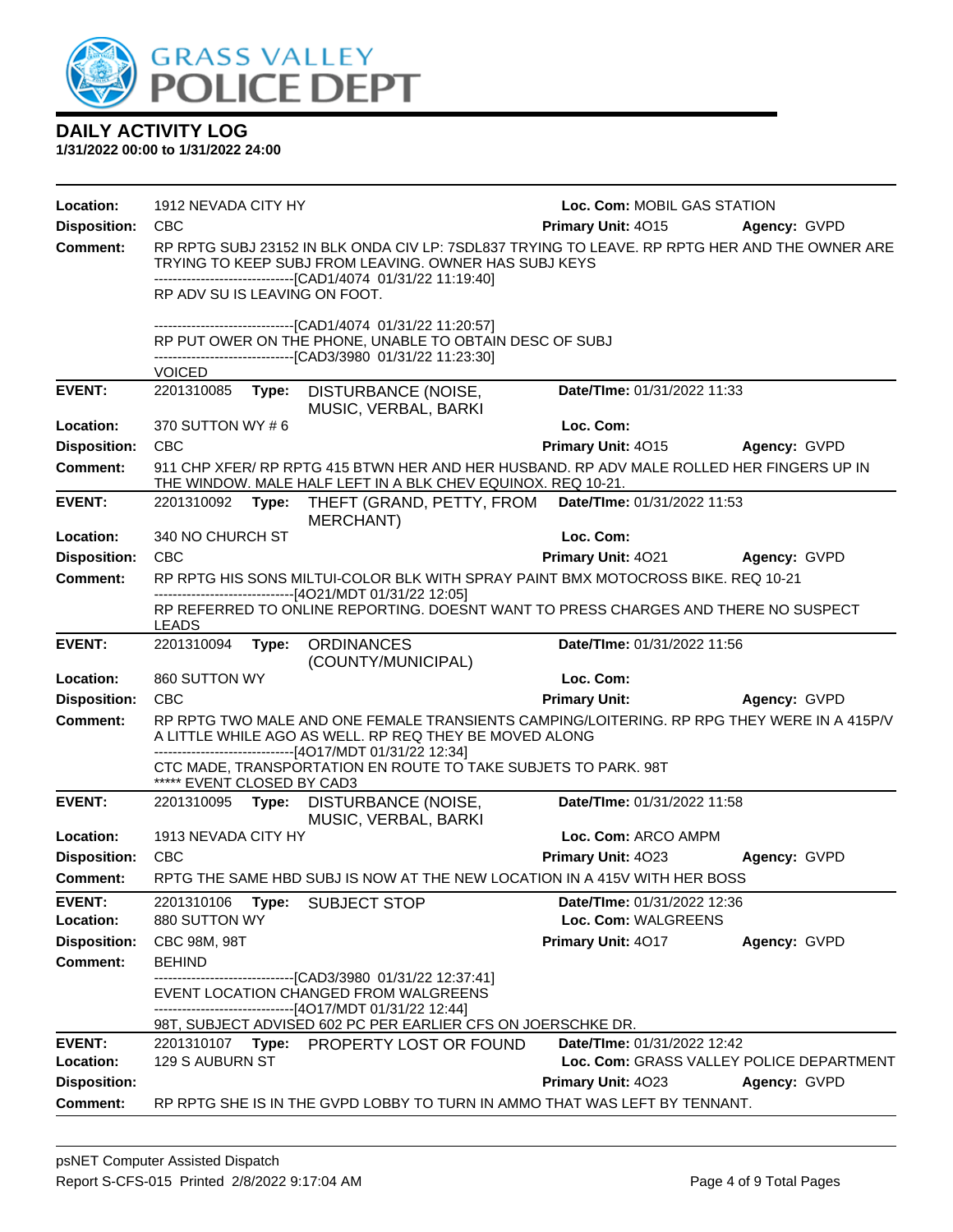

| EVENT:              | 2201310120                               | Type: | <b>COMMUNITY POLICING</b><br><b>ACTION</b>                                                                                                                                                                                                                                                                                                  | <b>Date/Time: 01/31/2022 13:51</b> |              |
|---------------------|------------------------------------------|-------|---------------------------------------------------------------------------------------------------------------------------------------------------------------------------------------------------------------------------------------------------------------------------------------------------------------------------------------------|------------------------------------|--------------|
| Location:           | 600 BLK IDAHO MARYLAND RD                |       |                                                                                                                                                                                                                                                                                                                                             | Loc. Com:                          |              |
| <b>Disposition:</b> | CBC 98T                                  |       |                                                                                                                                                                                                                                                                                                                                             | Primary Unit: 4017                 | Agency: GVPD |
| <b>Comment:</b>     |                                          |       | OUT W/ CAMP AT DIRT TURNOUT JEO DEMARTINI RV                                                                                                                                                                                                                                                                                                |                                    |              |
| <b>EVENT:</b>       | 2201310125 Type:                         |       | <b>THREATS</b>                                                                                                                                                                                                                                                                                                                              | Date/TIme: 01/31/2022 14:10        |              |
| Location:           | <b>TINLOY ST/BANK ST</b>                 |       |                                                                                                                                                                                                                                                                                                                                             | Loc. Com: BUS STOP                 |              |
| <b>Disposition:</b> | <b>CBC</b>                               |       |                                                                                                                                                                                                                                                                                                                                             | Primary Unit: 4021                 | Agency: GVPD |
| <b>Comment:</b>     |                                          |       | RP REQ 10-21 REF THR MADE BY SUBJ 1 WEEK AGO                                                                                                                                                                                                                                                                                                |                                    |              |
|                     |                                          |       | ------------------------------[4O21/MDT 01/31/22 14:22]<br>NEGATIVE CRIMINAL THREATS. ADVISED OF RO                                                                                                                                                                                                                                         |                                    |              |
| <b>EVENT:</b>       | 2201310126 Type: TRESPASS                |       |                                                                                                                                                                                                                                                                                                                                             | Date/TIme: 01/31/2022 14:11        |              |
| Location:           | 639 WHITING ST # 5                       |       |                                                                                                                                                                                                                                                                                                                                             | Loc. Com: WAGON HO MOBILE TERRACE  |              |
| <b>Disposition:</b> | <b>CBC</b>                               |       |                                                                                                                                                                                                                                                                                                                                             | Primary Unit: 405                  | Agency: GVPD |
| <b>Comment:</b>     | UNAWARE THAT THEY ARE CALLING            |       | RP RPTG SUBJS ARE INSIDE HIS DECEASED FATHERS RESIDENCE, RP IS NOT SURE OF WHO THE PEOPLE<br>ARE, APPROX 4-5 SUBJS. RP STANDING BY IN THE VISITOR PARKING IN A WHI F250 AND SUBJS ARE<br>-------------------------------[CAD3/3980 01/31/22 14:21:37]<br>EVENT LOCATION CHANGED FROM 562 WHITING ST 5 GV                                    |                                    |              |
|                     | WILL OR TRUST.                           |       | ------------------------------[4O5/MDT 01/31/22 15:09]<br>OCCUPANTS HAVE MAIL AND CDL AT ADDRESS AND HAVE ESTABLISHED RESIDENCY. FAMILY OF<br>DECEASED ADVISED AN EVICTION IS REQUIRED ONCE TITLE OF TRAILER PASSES THROUGH PROBATE. NO                                                                                                     |                                    |              |
|                     | WE CONTACTED.                            |       | ------------------------------[4O5/MDT 01/31/22 15:13]<br>ANOTHER SUBJECT (FORD) HAS A RENTAL AGREEMENT FROM 2019. SHE CLAIMS NO LESS THAN THREE<br>RESIDENCES. STATES SHE WAS AT THE RESIDENCE JUST PRIOR TO THE DECEASED PASSING. UNCLEAR IF<br>SHE HAS TENANCY DUE TO BEING GONE FOR 30 DAYS. THE ROOM SHE CLAIMS IS OCCUPIED BY TENANTS |                                    |              |
| <b>EVENT:</b>       | 2201310127                               |       | Type: PRIVATE PARTY TOW                                                                                                                                                                                                                                                                                                                     | Date/TIme: 01/31/2022 14:12        |              |
|                     |                                          |       |                                                                                                                                                                                                                                                                                                                                             |                                    |              |
| Location:           | 512 SUTTON WY                            |       | <b>REPORT</b>                                                                                                                                                                                                                                                                                                                               | Loc. Com:                          |              |
| <b>Disposition:</b> | <b>HBD</b>                               |       |                                                                                                                                                                                                                                                                                                                                             | <b>Primary Unit:</b>               | Agency: GVPD |
| Comment:            | <b>BLK XB</b>                            |       |                                                                                                                                                                                                                                                                                                                                             |                                    |              |
|                     | FCN/3702203103217                        |       | -----------------------[CAD2/4074_01/31/22 15:00:25]                                                                                                                                                                                                                                                                                        |                                    |              |
| <b>EVENT:</b>       | ***** EVENT CLOSED BY CAD2<br>2201310128 |       | Type: 911 UNKNOWN                                                                                                                                                                                                                                                                                                                           | Date/TIme: 01/31/2022 14:15        |              |
| Location:           | 370 SUTTON WY # 6                        |       | (HANGUPS, ABAN'S)                                                                                                                                                                                                                                                                                                                           | Loc. Com:                          |              |
| <b>Disposition:</b> | MERGED 2201310129                        |       |                                                                                                                                                                                                                                                                                                                                             | <b>Primary Unit:</b>               | Agency: GVPD |
| <b>Comment:</b>     |                                          |       | 911 MALE AND FEMALE SCREAMING UNABLE TO GET ANYONE ON THE LINE                                                                                                                                                                                                                                                                              |                                    |              |
|                     | HISTORY AT 370 SUTTON WY 6               |       | -------------------------------[CAD3/3980 01/31/22 14:15:49]                                                                                                                                                                                                                                                                                |                                    |              |
|                     |                                          |       | -------------------------------[CAD3/3980_01/31/22 14:16:07]<br>EVENT LOCATION CHANGED FROM LAT: 39.23054700 LONG: -121.0373 GRASS VALLEY                                                                                                                                                                                                   |                                    |              |
|                     | <b>ISSUES</b>                            |       | --------------------------------[CAD3/3980_01/31/22 14:18:13]<br>RP IS IN A BLK EQUINOX AND IS WAITING AT GROCERY OUTLET. 415 OCCURED OVER THE DOG AND OTHER                                                                                                                                                                                |                                    |              |
| <b>EVENT:</b>       | 2201310129                               | Type: | ***** EVENT CLOSED BY CAD3 WITH COMMENT-2201310129<br>DISTURBANCE (NOISE,                                                                                                                                                                                                                                                                   | Date/TIme: 01/31/2022 14:16        |              |
| Location:           | 370 SUTTON WY #6                         |       | MUSIC, VERBAL, BARKI                                                                                                                                                                                                                                                                                                                        | Loc. Com:                          |              |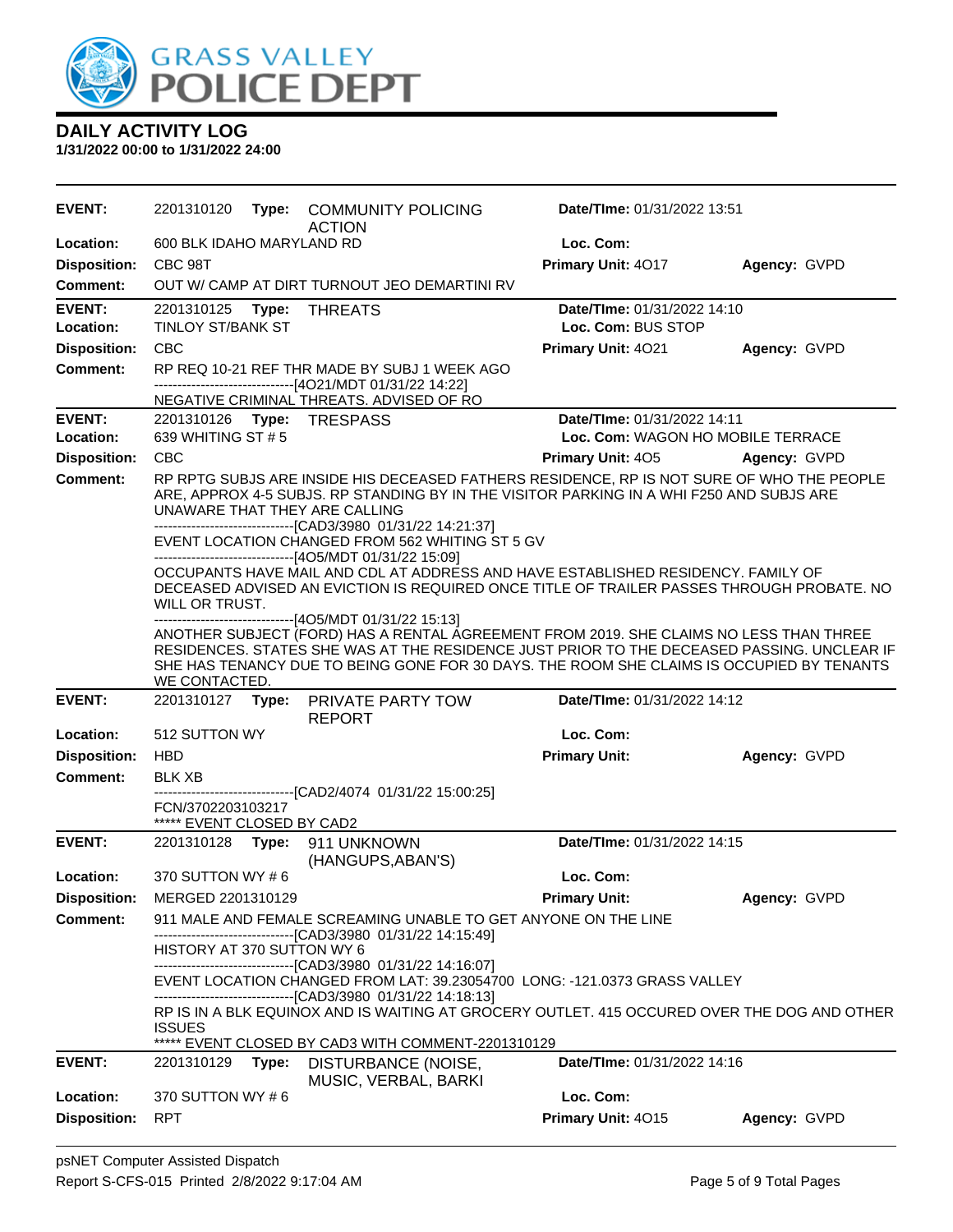

| Case No:            | G2200263                                                                                                                                                                                                                                               |                                                 |                     |  |  |  |
|---------------------|--------------------------------------------------------------------------------------------------------------------------------------------------------------------------------------------------------------------------------------------------------|-------------------------------------------------|---------------------|--|--|--|
| Comment:            | 911 CALLER HYSTERICAL RPTG HER HUSBAND TOOK HER DOG                                                                                                                                                                                                    |                                                 |                     |  |  |  |
|                     | --------------------------------[CAD2/4074 01/31/22 14:16:22]                                                                                                                                                                                          | EVENT LOCATION CHANGED FROM 3700 SUTTON WY 6 GV |                     |  |  |  |
|                     | -------------------------------[CAD2/4074 01/31/22 14:16:43]<br>RP ADV 415. MALE PUSHED HER DOWN THE HALLWAY<br>-------------------------------[MERGED CAD3/3980 01/31/2022 14:18:26]<br>MERGED 2201310128 TYPE: 911<br>LOCATION: 370 SUTTON WY Apt: 6 |                                                 |                     |  |  |  |
|                     |                                                                                                                                                                                                                                                        |                                                 |                     |  |  |  |
|                     |                                                                                                                                                                                                                                                        |                                                 |                     |  |  |  |
|                     |                                                                                                                                                                                                                                                        |                                                 |                     |  |  |  |
|                     | RP: NAME: ISAAC FRANKLIN<br>PHONE: 3647702 (530)<br>COMMENTS: 911 MALE AND FEMALE SCREAMING UNABLE TO GET ANYONE ON THE                                                                                                                                |                                                 |                     |  |  |  |
|                     | LINE-------------------------------[CAD3/3980 01/31/22 14:15:49]                                                                                                                                                                                       |                                                 |                     |  |  |  |
|                     | HISTORY AT 370 SUTTON WY 6                                                                                                                                                                                                                             |                                                 |                     |  |  |  |
|                     | -------------------------------[CAD3/3980 01/31/22 14:16:07]<br>EVENT LOCATION CHANGED FROM LAT: 39.23054700 LONG: -121.0373 GRASS VALLEY                                                                                                              |                                                 |                     |  |  |  |
|                     | ------------------------------[CAD3/3980 01/31/22 14:18:13]                                                                                                                                                                                            |                                                 |                     |  |  |  |
|                     | RP IS IN A BLK EQUINOX AND IS WAITING AT GROCERY OUTLET. 415 OCCURED OVER THE DOG AND OTHER                                                                                                                                                            |                                                 |                     |  |  |  |
|                     | <b>ISSUES</b><br>-------------------------------[CAD2/4074 01/31/22 15:26:19]                                                                                                                                                                          |                                                 |                     |  |  |  |
|                     | ISSUED CASE# G2200263 FOR AGENCY GVPD by UNIT 4O15                                                                                                                                                                                                     |                                                 |                     |  |  |  |
| <b>EVENT:</b>       | 2201310137 Type: TRESPASS                                                                                                                                                                                                                              | Date/TIme: 01/31/2022 14:32                     |                     |  |  |  |
| Location:           | 1005 SUTTON WY                                                                                                                                                                                                                                         | Loc. Com: CVS                                   |                     |  |  |  |
| <b>Disposition:</b> | CBC 98T                                                                                                                                                                                                                                                | Primary Unit: 4D16                              | <b>Agency: GVPD</b> |  |  |  |
| <b>Comment:</b>     | RP IS SECURITY RPTG 3 OCCUPIED VEHICLES REFUSING TO LEAVE THE PARKING LOT AND HAVE BEEN<br>CAMPING IN THE AREA. 7CFF194 WHI MERZ SUV, GRY MERZ 4D UNK LP                                                                                               |                                                 |                     |  |  |  |
|                     | RP ALSO RPTG MALE SUBJ SLEEPING BEHIND SAFEWAY REQG TO BE REMOVED AS WELL                                                                                                                                                                              |                                                 |                     |  |  |  |
| <b>EVENT:</b>       | 2201310140<br>Type: ASSAULTS, BATTERY (415)<br>PHYSICAL)                                                                                                                                                                                               | Date/TIme: 01/31/2022 14:36                     |                     |  |  |  |
| Location:           | <b>GRASS VALLEY CAMP</b>                                                                                                                                                                                                                               | Loc. Com:                                       |                     |  |  |  |
| <b>Disposition:</b> | <b>CBC</b>                                                                                                                                                                                                                                             | <b>Primary Unit: 4D16</b>                       | Agency: GVPD        |  |  |  |
| Comment:            | ER RPTG VIC REQG RPT                                                                                                                                                                                                                                   |                                                 |                     |  |  |  |
|                     | -------------------------[CAD2/4074 01/31/22 14:42:42]<br>4D16 ADV TO HANDLE                                                                                                                                                                           |                                                 |                     |  |  |  |
| <b>EVENT:</b>       | 2201310152 Type: DISTURBANCE (NOISE,<br>MUSIC, VERBAL, BARKI                                                                                                                                                                                           | Date/TIme: 01/31/2022 15:27                     |                     |  |  |  |
| Location:           | 360 SUTTON WY #26                                                                                                                                                                                                                                      | Loc. Com: NEVADA WOODS APARTMENTS               |                     |  |  |  |
| <b>Disposition:</b> | <b>CBC</b>                                                                                                                                                                                                                                             | <b>Primary Unit: 4015</b>                       | Agency: GVPD        |  |  |  |
| Comment:            | 911 OPEN LINE WITH MALE AND FEMALE YELLING AT EACH OTHER ABOUT LIVING SITUATIONS. WHILE LL<br>MANAGER CAME ON THE LINE RPTG MALE UPSET ABOUT DECEASED FORMER RESIDENT THAT LIVED AT<br>THE LOCATION, SUBJS DEMANDING TO BE LET IN                      |                                                 |                     |  |  |  |
| <b>EVENT:</b>       | 2201310153 Type: FOLLOWUP                                                                                                                                                                                                                              | Date/TIme: 01/31/2022 15:27                     |                     |  |  |  |
| Location:           | 221 JOERSCHKE DR #7                                                                                                                                                                                                                                    | Loc. Com:                                       |                     |  |  |  |
| <b>Disposition:</b> | <b>CBC</b>                                                                                                                                                                                                                                             | Primary Unit: 4021                              | Agency: GVPD        |  |  |  |
| Comment:            | RP REQ 10-21 REF CASE# G2200231<br>------------------------------[4O21/MDT 01/31/22 15:41]                                                                                                                                                             |                                                 |                     |  |  |  |
|                     | PRIMARY OFFICER OF CASE NOTIFIED                                                                                                                                                                                                                       |                                                 |                     |  |  |  |
| <b>EVENT:</b>       | 2201310154 Type: 911 UNKNOWN<br>(HANGUPS, ABAN'S)                                                                                                                                                                                                      | Date/TIme: 01/31/2022 15:30                     |                     |  |  |  |
| Location:           | LAT: 39.23103500 LONG: -121.037074                                                                                                                                                                                                                     | Loc. Com:                                       |                     |  |  |  |
| <b>Disposition:</b> | HBD                                                                                                                                                                                                                                                    | <b>Primary Unit:</b>                            | Agency: GVPD        |  |  |  |
| <b>Comment:</b>     | 911 OPEN LINE XRAY CRYING AND MALE TALKING TO HER. POSS RELATED TO EVENT 152<br>-------------------------------[CAD2/4074 01/31/22 15:47:05]                                                                                                           |                                                 |                     |  |  |  |
|                     | ON CB LINE RINGS THEN GOES TO BUSY SIGNAL<br>***** EVENT CLOSED BY CAD2                                                                                                                                                                                |                                                 |                     |  |  |  |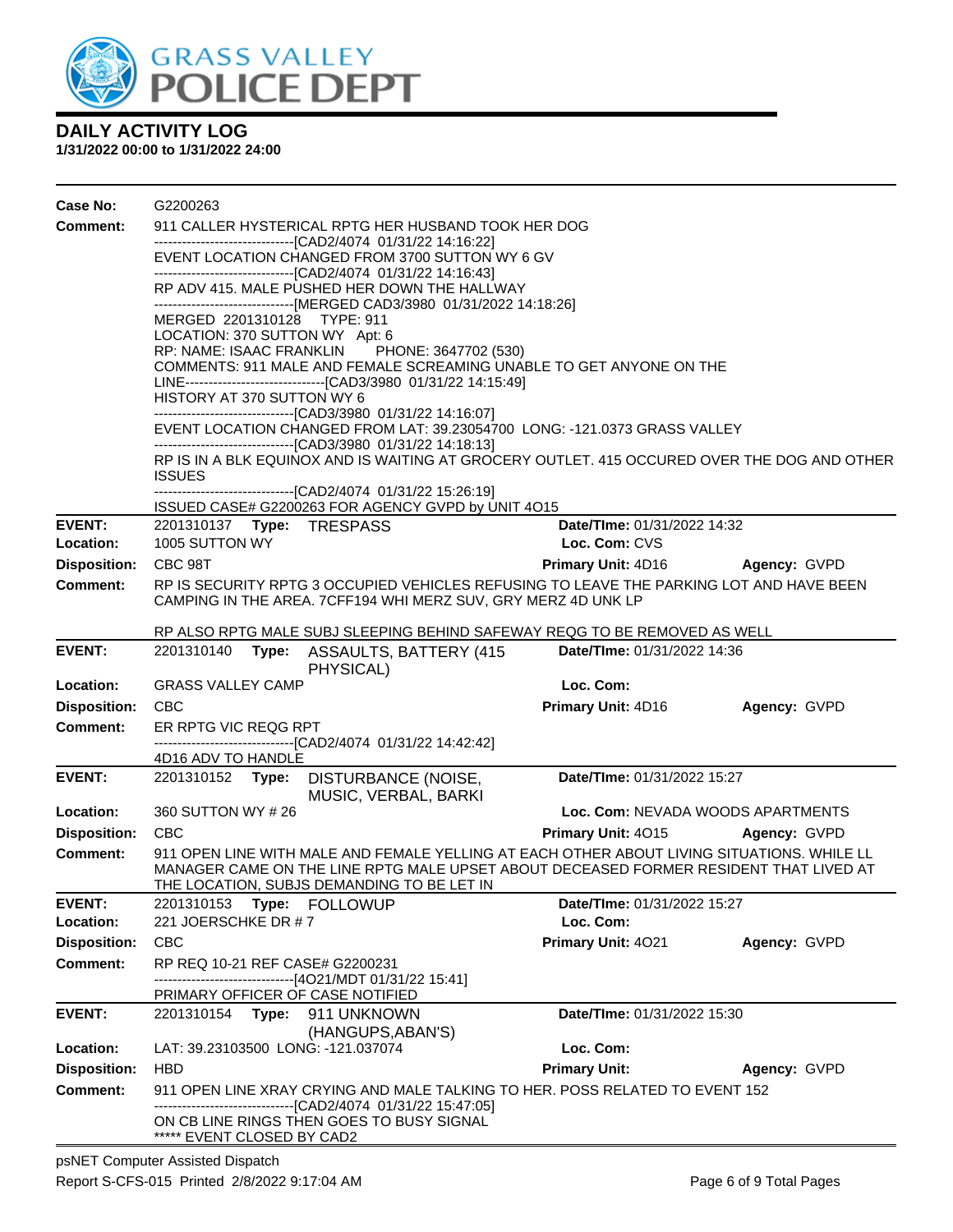

| <b>EVENT:</b>              | 2201310155                             | Type: | <b>ORDINANCES</b><br>(COUNTY/MUNICIPAL)                                                                                                                                                                                                               | <b>Date/Time: 01/31/2022 15:32</b>                                      |              |
|----------------------------|----------------------------------------|-------|-------------------------------------------------------------------------------------------------------------------------------------------------------------------------------------------------------------------------------------------------------|-------------------------------------------------------------------------|--------------|
| Location:                  | 791 MALTMAN DR                         |       |                                                                                                                                                                                                                                                       | Loc. Com: WALKERS                                                       |              |
| <b>Disposition:</b>        | CBC 98T                                |       |                                                                                                                                                                                                                                                       | Primary Unit: 4017                                                      | Agency: GVPD |
| Comment:                   |                                        |       | EMPLOYEE RPTG APPROX 4 TRANSIENTS CAMPING OUT IN THE P LOT WITH TRASH EVERYWHERE                                                                                                                                                                      |                                                                         |              |
| <b>EVENT:</b>              | 2201310157                             | Type: | DISTURBANCE (NOISE,<br>MUSIC, VERBAL, BARKI                                                                                                                                                                                                           | Date/TIme: 01/31/2022 15:37                                             |              |
| Location:                  | 510 MINNIE ST                          |       |                                                                                                                                                                                                                                                       | Loc. Com:                                                               |              |
| <b>Disposition:</b>        | ARA 591.5 AND 243E1                    |       |                                                                                                                                                                                                                                                       | Primary Unit: 4023                                                      | Agency: GVPD |
| Case No:                   | G2200264                               |       |                                                                                                                                                                                                                                                       |                                                                         |              |
| Comment:                   | BLK SHIRT, BLK SWEATS<br><b>VOICED</b> |       | 911 RPTG HIS GIRLFRIEND IS CURRENTLY ATTACKED HIM WITH SCREWDRIVER AND STRUCK HIM IN THE<br>HEAD, DENYING MEDICAL. SU TOOK OFF ON FOOT TWRDS THE PARK. DESC WFA 23YRS OLD BLK HAIR LSW<br>------------------------------[CAD2/4074 01/31/22 15:37:51] |                                                                         |              |
|                            |                                        |       | ---------------[CAD2/4074_01/31/22 16:08:31]                                                                                                                                                                                                          |                                                                         |              |
| <b>EVENT:</b>              | 2201310160 <b>Type:</b>                |       | ISSUED CASE# G2200264 FOR AGENCY GVPD by UNIT 4O23<br>DISTURBANCE (NOISE,                                                                                                                                                                             | Date/TIme: 01/31/2022 15:51                                             |              |
|                            |                                        |       | MUSIC, VERBAL, BARKI                                                                                                                                                                                                                                  |                                                                         |              |
| Location:                  | 340 PLEASANT ST #38                    |       |                                                                                                                                                                                                                                                       | Loc. Com: GRASS VALLEY APARTMENTS                                       |              |
| <b>Disposition:</b>        | <b>RPT</b>                             |       |                                                                                                                                                                                                                                                       | Primary Unit: 4D16                                                      | Agency: GVPD |
| <b>Case No:</b>            | G2200265                               |       |                                                                                                                                                                                                                                                       |                                                                         |              |
| Comment:                   | OF HER TRUCK                           |       | RP RPTG HER NEIGHBOR TOOK HER CLUGGED TOILET WATER FULL OF FECES AND DUMPED IT IN THE BED<br>------------------------[CAD2/4074_01/31/22 16:08:49]                                                                                                    |                                                                         |              |
|                            | 1039 CALFIRE                           |       | ISSUED CASE# G2200265 FOR AGENCY GVPD by UNIT 4D16<br>-------------------------------[CAD3/3980_01/31/22 16:12:31]                                                                                                                                    |                                                                         |              |
| <b>EVENT:</b>              | 2201310163                             |       | Type: FOLLOWUP                                                                                                                                                                                                                                        | Date/TIme: 01/31/2022 16:03                                             |              |
| Location:                  | SIERRA COLLEGE DR/LITTON DR            |       |                                                                                                                                                                                                                                                       | Loc. Com:                                                               |              |
| <b>Disposition:</b>        | <b>CBC</b>                             |       |                                                                                                                                                                                                                                                       | Primary Unit: 4021                                                      | Agency: GVPD |
| <b>Comment:</b>            |                                        |       | REQG 1021 REGARDING ISSUED CASE# G1800748 FOR AGENCY GVPD by UNIT 401                                                                                                                                                                                 |                                                                         |              |
| <b>EVENT:</b>              | 2201310168                             | Type: | 911 UNKNOWN<br>(HANGUPS, ABAN'S)                                                                                                                                                                                                                      | Date/TIme: 01/31/2022 16:30                                             |              |
| Location:                  | 709 SUTTON WY                          |       |                                                                                                                                                                                                                                                       | Loc. Com: TRI COUNTIES BANK                                             |              |
| <b>Disposition:</b>        | CBC <sub>C4</sub>                      |       |                                                                                                                                                                                                                                                       | Primary Unit: 4015                                                      | Agency: GVPD |
| <b>Comment:</b>            | 911 ABAN                               |       |                                                                                                                                                                                                                                                       |                                                                         |              |
| <b>EVENT:</b><br>Location: | 2201310169<br>129 S AUBURN ST          | Type: | <b>INFORMATION</b>                                                                                                                                                                                                                                    | Date/TIme: 01/31/2022 16:34<br>Loc. Com: GRASS VALLEY POLICE DEPARTMENT |              |
| <b>Disposition:</b>        | <b>RPT</b>                             |       |                                                                                                                                                                                                                                                       | <b>Primary Unit: 4S4</b>                                                | Agency: GVPD |
| Case No:                   | G2200266                               |       |                                                                                                                                                                                                                                                       |                                                                         |              |
| <b>Comment:</b>            |                                        |       | -------------------------------[CAD2/4074_01/31/22 16:34:30]<br>ISSUED CASE# G2200266 FOR AGENCY GVPD by UNIT 4S4<br>--------------------------[CAD2/4074_01/31/22 16:34:38]<br>EVENT LOCATION CHANGED FROM GVPD                                      |                                                                         |              |
| <b>EVENT:</b>              | 2201310170                             | Type: | <b>CITIZEN ASSIST (CIVIL</b><br>STANDBY'S, LOCKOUT                                                                                                                                                                                                    | <b>Date/Time: 01/31/2022 16:41</b>                                      |              |
| Location:                  | 129 S AUBURN ST                        |       |                                                                                                                                                                                                                                                       | Loc. Com: GRASS VALLEY POLICE DEPARTMENT                                |              |
| <b>Disposition:</b>        | <b>CBC</b>                             |       |                                                                                                                                                                                                                                                       | Primary Unit: 4D16                                                      | Agency: GVPD |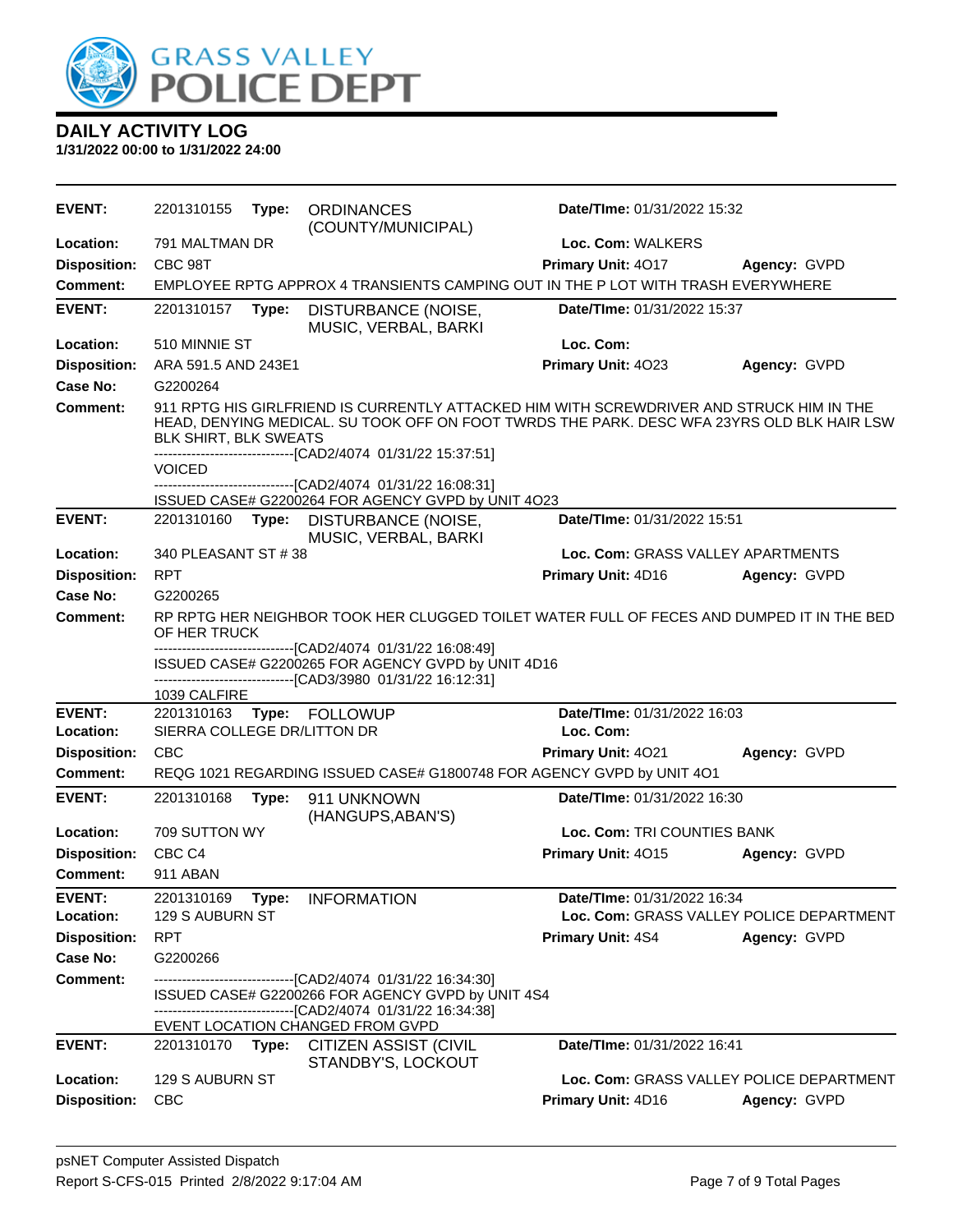

| <b>Comment:</b>                        | FIX IT TICKET<br>-------------------------------[CAD2/4074 01/31/22 16:41:49]                                                                                                                                                                                                                                                                                                                      |                                    |              |
|----------------------------------------|----------------------------------------------------------------------------------------------------------------------------------------------------------------------------------------------------------------------------------------------------------------------------------------------------------------------------------------------------------------------------------------------------|------------------------------------|--------------|
|                                        | EVENT LOCATION CHANGED FROM GVPD                                                                                                                                                                                                                                                                                                                                                                   |                                    |              |
| <b>EVENT:</b>                          | 2201310175 Type: FRAUD                                                                                                                                                                                                                                                                                                                                                                             | Date/TIme: 01/31/2022 16:59        |              |
| Location:                              | <b>131 EUREKA ST</b>                                                                                                                                                                                                                                                                                                                                                                               | Loc. Com: HILLTOP ESTATES          |              |
| <b>Disposition:</b>                    | <b>CBC</b>                                                                                                                                                                                                                                                                                                                                                                                         | <b>Primary Unit: 4D16</b>          | Agency: GVPD |
| <b>Comment:</b>                        | RP RPTG TWO ACQUAINTANCES ARE TRYING TO GET HER MOTHER TO CHANGE HER BANK ACCOUNT INFO.<br>REQ 10-21                                                                                                                                                                                                                                                                                               |                                    |              |
|                                        | -------------------------------[4D16/MDT 01/31/22 18:02]<br>RP GIVEN INFO ABT RESTRAINING ORDER PROCESS. WILL BE CONTACTING ATTORNEY FOR MORE<br>INFORMATION REGARDING VI"S ESTATE.                                                                                                                                                                                                                |                                    |              |
| <b>EVENT:</b>                          | 2201310182<br>Type: DISTURBANCE (NOISE,<br>MUSIC, VERBAL, BARKI                                                                                                                                                                                                                                                                                                                                    | Date/TIme: 01/31/2022 17:34        |              |
| Location:                              | 133 S AUBURN ST                                                                                                                                                                                                                                                                                                                                                                                    | Loc. Com: OLD CIRCLE K             |              |
| <b>Disposition:</b>                    | <b>HBD</b>                                                                                                                                                                                                                                                                                                                                                                                         | <b>Primary Unit:</b>               | Agency: GVPD |
| <b>Comment:</b>                        | 911 REPORTING A VEH PARKED ILLEGALLY NEAR THE HANDICAP PARKING SPOT OF THE BUSINESS AND RP<br>THINKS THERE ARE TWO SUBJECTS HAVING SEX IN THE CAR BASED ON THE WAY THE VEHICLE IS MOVING.<br>VEH IS BLK HONDA 4DOOR SEDAN // UNK 28 UNK DESCR OF SUBJECTS INSIDE. VEHICLE IS TO THE SIDE<br>OF THE BUSINESS PARKED NEXT TO THE HANDICAP SPOT AND WHERE THE VEH IS PARKED IS NOT A<br>PARKING SPOT. |                                    |              |
|                                        | ------------------------------[CAD2/4074 01/31/22 17:34:46]                                                                                                                                                                                                                                                                                                                                        |                                    |              |
|                                        | 4015 ADV<br>--------------------------------[CAD3/3980 01/31/22 17:45:29]                                                                                                                                                                                                                                                                                                                          |                                    |              |
|                                        | RP CALLED BACK RPTG SUBJS HAVE LEFT / CANCEL<br>***** EVENT CLOSED BY CAD3                                                                                                                                                                                                                                                                                                                         |                                    |              |
| <b>EVENT:</b>                          | 2201310185 Type: 911 UNKNOWN<br>(HANGUPS, ABAN'S)                                                                                                                                                                                                                                                                                                                                                  | Date/TIme: 01/31/2022 17:54        |              |
| Location:                              | LAT: 39.22770400 LONG: -121.034939                                                                                                                                                                                                                                                                                                                                                                 | Loc. Com:                          |              |
| <b>Disposition:</b>                    | INF LOG PER4015                                                                                                                                                                                                                                                                                                                                                                                    | <b>Primary Unit:</b>               | Agency: GVPD |
| <b>Comment:</b>                        | 911 OPEN LINE                                                                                                                                                                                                                                                                                                                                                                                      |                                    |              |
|                                        | ---------------------------------[CAD2/4074 01/31/22 17:55:39]<br>ON CB MALE ANSWERED AND SAID "HELLO" THEN STOPPED RESPONDIG<br>------------------------------[CAD2/4074_01/31/22 17:56:53]                                                                                                                                                                                                       |                                    |              |
|                                        |                                                                                                                                                                                                                                                                                                                                                                                                    |                                    |              |
|                                        | EXTENSIVE HIST OF 911 FROM NUMER AT CRYSTAL RIDGE CARE CENTER<br>***** EVENT CLOSED BY CAD2 WITH COMMENT-LOG PER4O15                                                                                                                                                                                                                                                                               |                                    |              |
| <b>EVENT:</b>                          |                                                                                                                                                                                                                                                                                                                                                                                                    | Date/TIme: 01/31/2022 17:57        |              |
| Location:                              | 510 MINNIE ST                                                                                                                                                                                                                                                                                                                                                                                      | Loc. Com:                          |              |
| <b>Disposition:</b>                    | <b>CBC</b>                                                                                                                                                                                                                                                                                                                                                                                         | Primary Unit: 4023                 | Agency: GVPD |
| <b>Comment:</b>                        | -------------------------------[CAD2/4074 01/31/22 17:58:07]                                                                                                                                                                                                                                                                                                                                       |                                    |              |
| <b>EVENT:</b>                          | EVENT LOCATION CHANGED FROM 510 MINNNIE ST<br>2201310192<br>DISTURBANCE (NOISE,<br>Type:                                                                                                                                                                                                                                                                                                           | Date/TIme: 01/31/2022 18:28        |              |
| Location:                              | MUSIC, VERBAL, BARKI<br>228 SO CHURCH ST # 1                                                                                                                                                                                                                                                                                                                                                       | Loc. Com:                          |              |
|                                        |                                                                                                                                                                                                                                                                                                                                                                                                    |                                    |              |
| <b>Disposition:</b><br><b>Comment:</b> | <b>CBC</b><br>RP REPORTING HER DOWNSTAIRS NEIGHBOR WAS JUST CAUSING 415 V WITH RPS BOYFRIEND WHEN HE<br>WAS TAKING THE TRASH OUT. RP STATES THERE IS AN ONGOING ISSUE WITH THE SUSP HARASSING THE<br>RP. RP REQ 10-21.                                                                                                                                                                             | Primary Unit: 4022                 | Agency: GVPD |
|                                        | -------------------------------[4O22/MDT 01/31/22 19:35]<br>ON GOING NEIGHBOR DISPUTE//RP ADVISED TO CONTACT LAND LORD//EXPLAINED RESTRAINING ORDER<br>PROCESS//NEG CRIME//EVENT NUMBER PROVIDED//CBC                                                                                                                                                                                              |                                    |              |
| <b>EVENT:</b>                          | DISTURBANCE (NOISE,<br>2201310200<br>Type:<br>MUSIC, VERBAL, BARKI                                                                                                                                                                                                                                                                                                                                 | <b>Date/Time: 01/31/2022 19:26</b> |              |